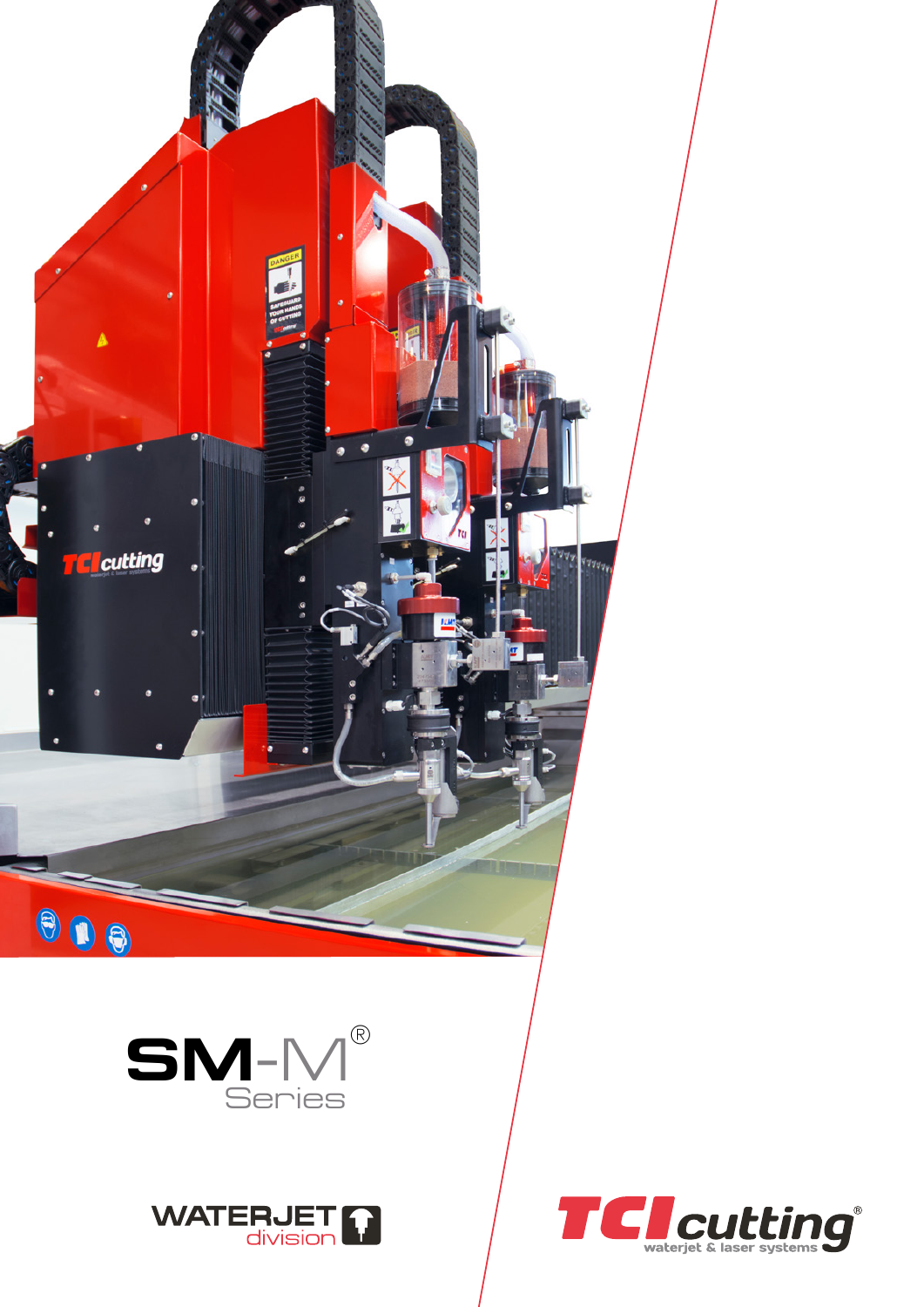



The TCI Cutting, SM machine series have the cutting head mounted on very stable and robust mechanical fly-arm. This cutting system offers maximum accessibility to the work area and requires very little space for installation.

The TCI Cutting SM-M series machine allows both the installation of a second independent cutting table as well as the extension of the main cutting table, thereby maximizing performance.

The SM-M Series also offers the **option of enclosure** to facilitate clean and silent functioning and **occupying minimal space** in the cutting center.

A unique feature of this machine is its ability to cut using two independent cutting arms, located in two different work areas.

| <b>Models</b>    | <b>Dimensions</b> |  |
|------------------|-------------------|--|
| SM-M 3015        | 3000X1500X200 mm  |  |
| <b>SM-M 3020</b> | 3000x2000x200 mm  |  |
| <b>SM-M4020</b>  | 4000X2000X200 mm  |  |
| SM-M 6020        | 6000x2000x200 mm  |  |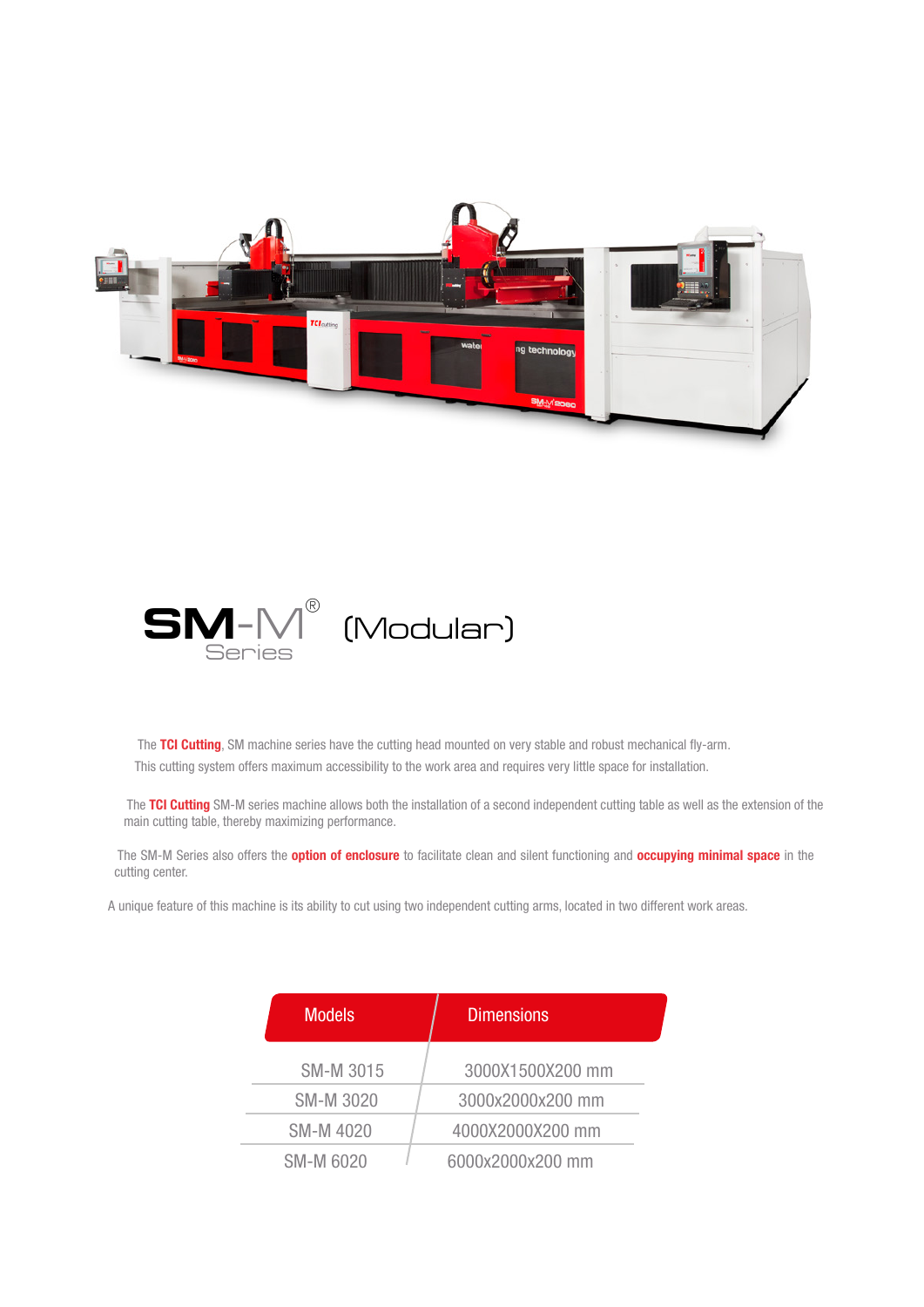



| <b>Characteristics</b>                            |  | <b>Technical Data</b> |  |
|---------------------------------------------------|--|-----------------------|--|
| Maximum thickness of the workpiece                |  | 200 mm                |  |
| Maximum permitted load                            |  | 790 kg/m <sup>2</sup> |  |
| Number of cutting heads                           |  | 1 to 2                |  |
| Maximum simultaneous positioning speed            |  | $60 \text{ m/min}$    |  |
| Maximum cutting speed                             |  | $20 \text{ m/min}$    |  |
| Machine tolerance in accordance with VDI/DGQ 3441 |  | $\pm$ 0.05 mm/m       |  |
| Repeatability precision                           |  | $\pm$ 0.025 mm/m      |  |